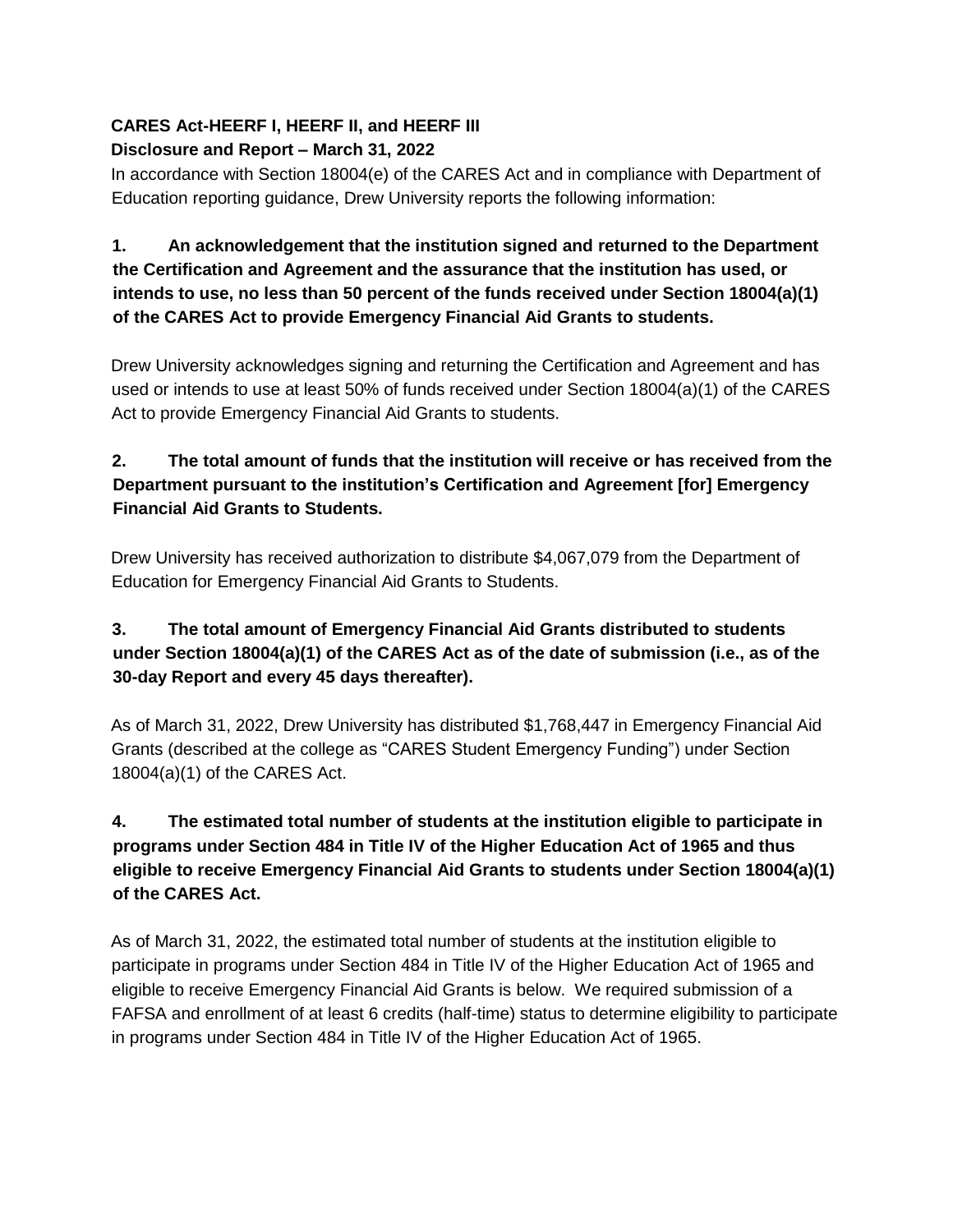Enrolled in academic year 2019-2020: 1279 students Enrolled in academic year 2020-2021: 1319 Students Enrolled in academic year 2021-2022: 1277 Students

2140 Unduplicated Students

## **5. The total number of students who have received an Emergency Financial Aid Grant to students under Section 18004(a)(1) of the CARES Act.**

As of March 31, 2022, Drew University has distributed Emergency Financial Aid Grants (described "CARES Student Emergency Funding") to **1413** students under Section 18004(a)(1) of the CARES Act.

## **6. The method(s) used by the institution to determine which students receive Emergency Financial Aid Grants and how much they would receive under Section 18004(a)(1) of the CARES Act.**

HEERF I - All students eligible to participate in programs under Section 484 in Title IV of the Higher Education Act of 1965 and enrolled at Drew University for the Spring, Summer 2020, and Fall 2020 terms are eligible to submit an application for CARES Student Emergency Funding. Applications are reviewed for student eligibility issues. Once eligibility is confirmed, awarding is based on the student's requested a mount and a determination that the amount is justified given the circumstances indicated on the student's application. Awards range from \$250 to \$1,500 for undergraduates and \$ 250 to \$1,200 for students enrolled in graduate programs.

HEERF II - All degree seeking students registered during the Spring 2021 semester on at least a half time (6+ credits) basis who completed a FAFSA with a valid Expected Family Contribution (EFC) were assigned a set amount of funding. Students with an EFC of \$20,000 or less were awarded \$700 and those with an EFC greater than \$20,000 were awarded \$550.

Additionally, funding from the HEERF II pool was used on a case by case basis for students registered for summer classes because of difficulties presented by COVID during the academic year and for appeals for assistance because of circumstances related to COVID.

HEERF III – For HEERF III funds distributed prior to March 31, 2022, students were awarded based on appeals for assistance related to COVID.